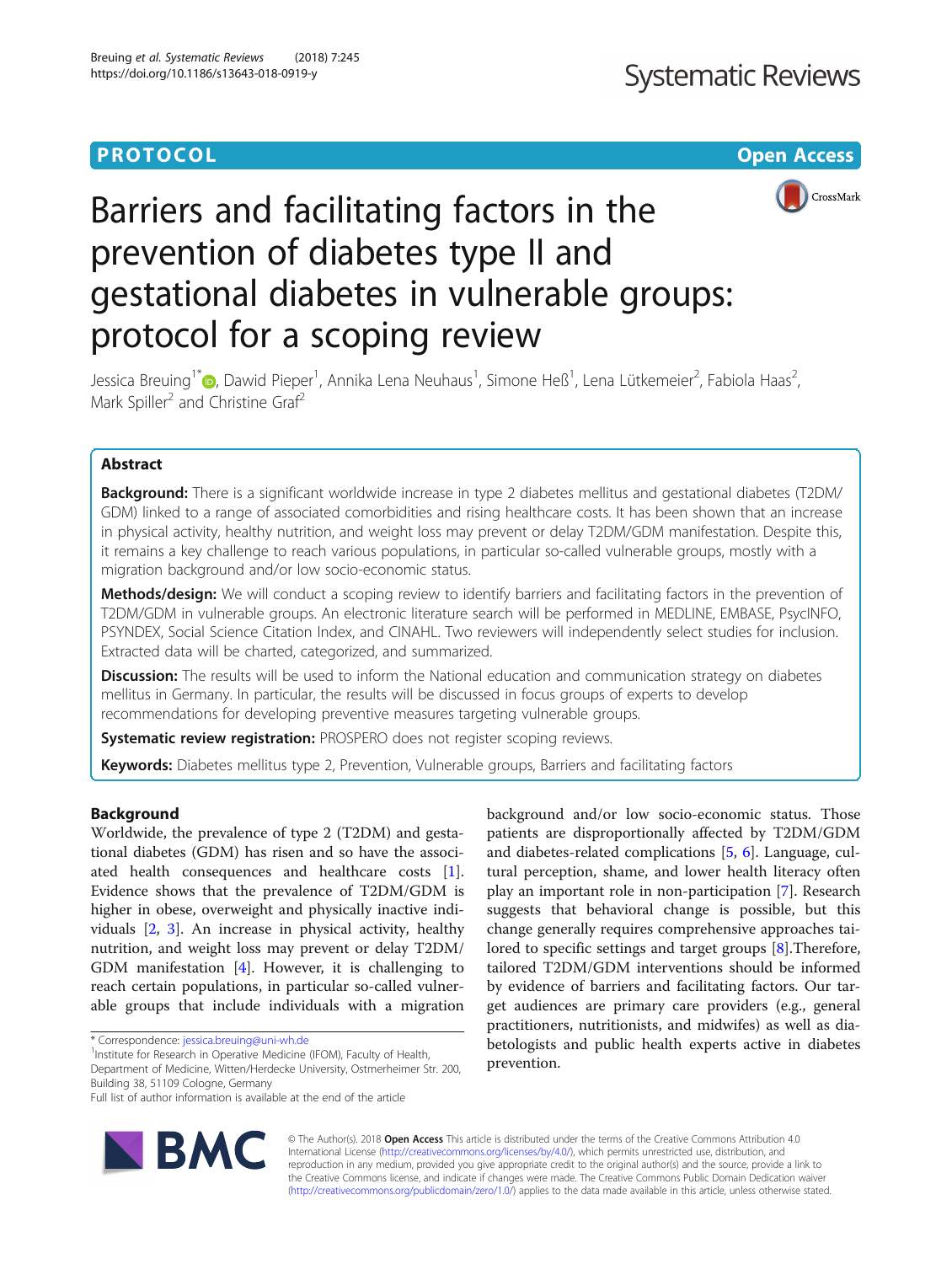#### Research objective

The aim of this scoping review is to identify and describe barriers and facilitating factors in the prevention of T2DM and GDM in vulnerable groups.

#### Methods

This project was commissioned by Federal Centre for Health Education in Germany as part of the "National education and communication strategy on diabetes mellitus". This is one of two scoping reviews, both of which will use the same search strategy and are similar in their methodology.

#### Protocol

This protocol was prepared according to PRISMA-P [\[9](#page-3-0)]. The scoping review will be conducted following the Arksey and O'Malleys framework [[10\]](#page-3-0) and The Joanna Briggs Institute Reviewers' Manual 2015 [[11](#page-3-0)] .

#### Eligibility criteria

Inclusion criteria:

- Vulnerable patients with, or at risk of T2DM or GDM
- Studies present barriers and facilitating factors for implementing a preventative or health-promoting intervention
- WHO mortality stratum A countries
- Publication date ≥ 2008

#### Exclusion criteria:

- Native people, children, or people with mental disorders
- No full texts are available

Eligibility criteria are additionally shown in the Population, Concept, Context (PCC) mnemonic in Table 1. We will include studies presenting barriers and facilitating factors for taking a preventative or health-promoting intervention for vulnerable patients with or at risk of T2DM and GDM. All types of studies will be included only if published from January 2008 onwards, for the following reason. Barriers and facilitators are affected by external factors such as accessibility of care and information. We assume that there has been a change in accessibility due to the volume of digital and virtual goods, services, and processes in healthcare over the past 10 years. As a result, the barriers and facilitators might have changed, so that there would be a lack of comparability if we chose a longer period.

No language restrictions will be applied. All full texts published in languages other than English or German will be translated by an external agency. We will only

Table 1 PCC (Population, Concept, Context)

| P | Diabetes mellitus type II<br>or gestation diabetes | Type 2 diabetes mellitus<br>Gestational diabetes mellitus<br>People at risk of developing diabetes<br>mellitus or gestational diabetes<br>mellitus                                                                                                                                                                                                     |
|---|----------------------------------------------------|--------------------------------------------------------------------------------------------------------------------------------------------------------------------------------------------------------------------------------------------------------------------------------------------------------------------------------------------------------|
|   | Vulnerable patients/<br>groups                     | Elderly, older people, seniors > 65 years<br>Disabled people<br>People in need of care, residents of a<br>nursing home<br>Unemployed people<br>Refugees/migrants as well as ethnic<br>groups (e.g., African Americans or<br>Hispanics)<br>Homeless people<br>Drug/substance abusers (excluding<br>nicotine abuse/smoking)<br>Low socio-economic status |
| C | Prevention                                         | Primary/secondary prevention                                                                                                                                                                                                                                                                                                                           |
|   | Communication<br>strategies                        | Communication strategies/access<br>routes, e.g., digital/social media,<br>TV/radio, print media, group sessions,<br>health campaign                                                                                                                                                                                                                    |
|   | > 2008; WHO stratum A                              |                                                                                                                                                                                                                                                                                                                                                        |

Other All types of studies; all languages; available in full text version

The PPC (Population, Concept, Context) mnemonic illustrates the eligibility criteria for the scoping review. Additionally to the classic PPC mnemonic, there are other criteria regarding study types, languages, and the availability of the full-text version

include studies performed in countries within the low mortality stratum (A) according to the World Health Organization [\[12](#page-3-0)]. By doing so, we will ensure that our findings will be applicable throughout western industrialized countries. We define vulnerable groups according to Lewis et al. [\[13](#page-3-0)] (Table 1: PCC), but exclude native people, children, and people with mental disorders.

#### Information sources

The following electronic databases will be searched: MEDLINE, EMBASE, PsycINFO, PSYNDEX, Social Science Citation Index, and CINAHL. Grey literature will be searched in greylit.org and through the homepages of the WHO and international healthcare or public health departments (e.g., Department of Health & Social Care, UK; Agency for Healthcare Research and Quality (AHRQ); US Preventive Services Task Force). We will search manually for additional studies by cross-checking the reference lists of all included studies.

#### Search

The search strategy will be developed by the research team in collaboration with an experienced librarian and checked by a referee according to the Peer Review of Electronic Search Strategies (PRESS) guideline [\[14](#page-3-0)]. A draft of the PubMed search strategy is attached in the Additional file [1](#page-2-0).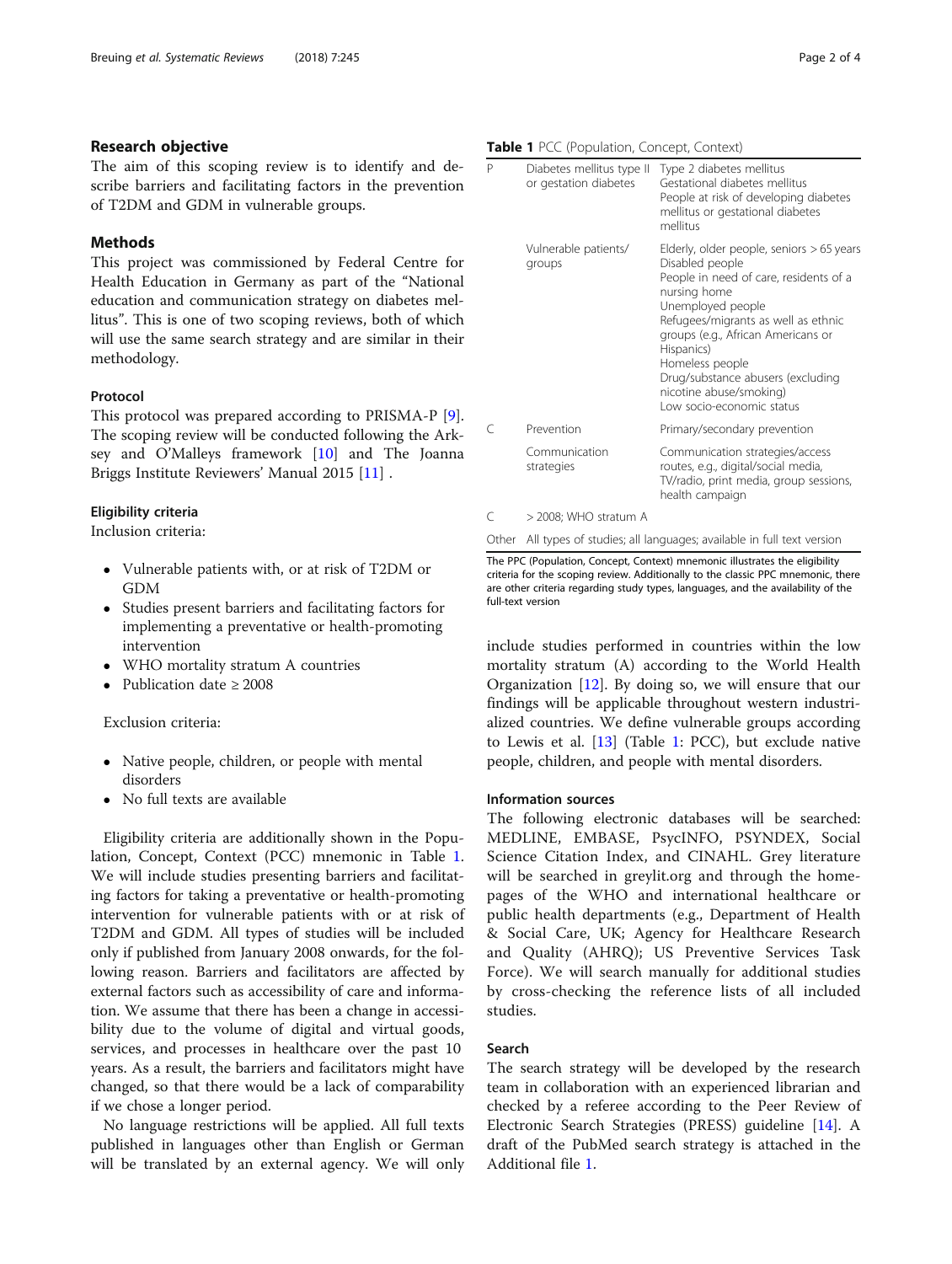#### <span id="page-2-0"></span>Data management

The search results will be uploaded and managed using Microsoft Excel.

#### Study selection

Two reviewers will independently screen titles and abstracts of search results and then assess selected full-text reports for eligibility. Any disagreement will be resolved by discussion and consensus or, if needed, by consultation with a third reviewer. The reasons for exclusion of full texts will be documented. A list of excluded studies will be provided. The corresponding authors of eligible articles will be contacted for clarification where necessary.

#### Data extraction

A standardized extraction form will be developed for this review. The data extraction form will be piloted on a sample of five articles by the reviewers involved in the scoping review and will be assessed for completeness and applicability. Based on the pilot phase, the standardized data extraction form will be modified as required to ensure that all data necessary to address the research question are obtained. Data will be extracted by one reviewer and checked by another. Disagreements will be resolved through discussion and consensus.

#### Data items

The preliminary data-extraction categories will be derived from our overarching research question. The following data will be collected:

- Study characteristics (e.g., country, setting, publication date, number of participants, target disease, study design/method)
- Patients' characteristics (e.g., age, gender, affiliation to vulnerable group)
- Inclusion/exclusion criteria
- Barriers
- Facilitating factors

#### Risk of bias

As this is a scoping review, there will be no risk of bias as-sessment. This is consistent with relevant guidance [[10\]](#page-3-0).

#### Data analysis

We will use Arksey and O'Malley's methods of reporting [[10\]](#page-3-0) and provide a descriptive analysis of the extent, nature, and distribution of the studies included in the review as well as a narrative, thematic summary of the data collected. This will be achieved by summarizing the literature according to the types of vulnerable groups, comparators, barriers and facilitating factors, and study outcomes. We aim to map the research landscape in this area. This will be supported by some form of visual representation of the data to map the extent, range, and nature of research in this area. Data will be charted, categorized, and summarized. We will report quantitative (e.g., frequency) and qualitative results. Furthermore, we will seek to explore similarities and differences, both within and between studies, to identify patterns and themes and postulate explanations for findings. In particular, we will focus on barriers and facilitating factors for participating in preventative intervention for vulnerable patients with, or at risk of, T2DM or GDM. By doing so, we will also consider the robustness of the included studies itself by reporting the overall strength and confidence of the findings. If possible, we will stratify our results by types of vulnerable groups.

#### **Discussion**

The main aim of this review is to identify barriers and facilitating factors in the prevention of T2DM and GDM in vulnerable groups. The results will be used to inform the National education and communication strategy on diabetes mellitus in Germany. In particular, the results will be discussed in focus groups of experts to develop recommendations for developing preventive measures targeting vulnerable groups.

As this review is part of the "National awareness and prevention strategy on diabetes in Germany" conducted by the Federal Centre for Health Education and the Federal Ministry of Health, there is a narrow time frame for completing the report, and therefore, we have to limit the publication date. However, there might be too many differences in barriers and facilitating factors due to digitalization. The results of this review will be used to make appropriate recommendations on the development of preventative measures targeting vulnerable groups which could be used in different German healthcare settings. Another strength of this study will be the systematic search for all published literature on that topic. As this review is part of the overall project commissioned by the Federal Centre for Health Education, it will have national coverage in improving health education.

#### Additional file

[Additional file 1:](https://doi.org/10.1186/s13643-018-0919-y) Search strategy (MEDLINE). (DOCX 14 kb)

#### Abbreviations

GDM: Gestational diabetes; PPC: Population, Concept, Context; T2DM: Type 2 diabetes mellitus; WHO: World Health Organization

#### Acknowledgments

We would like to thank Käthe Gooßen for copyediting.

#### Funding

This study is funded by the Federal Centre for Health Education. The funder has no role in developing the review protocol.